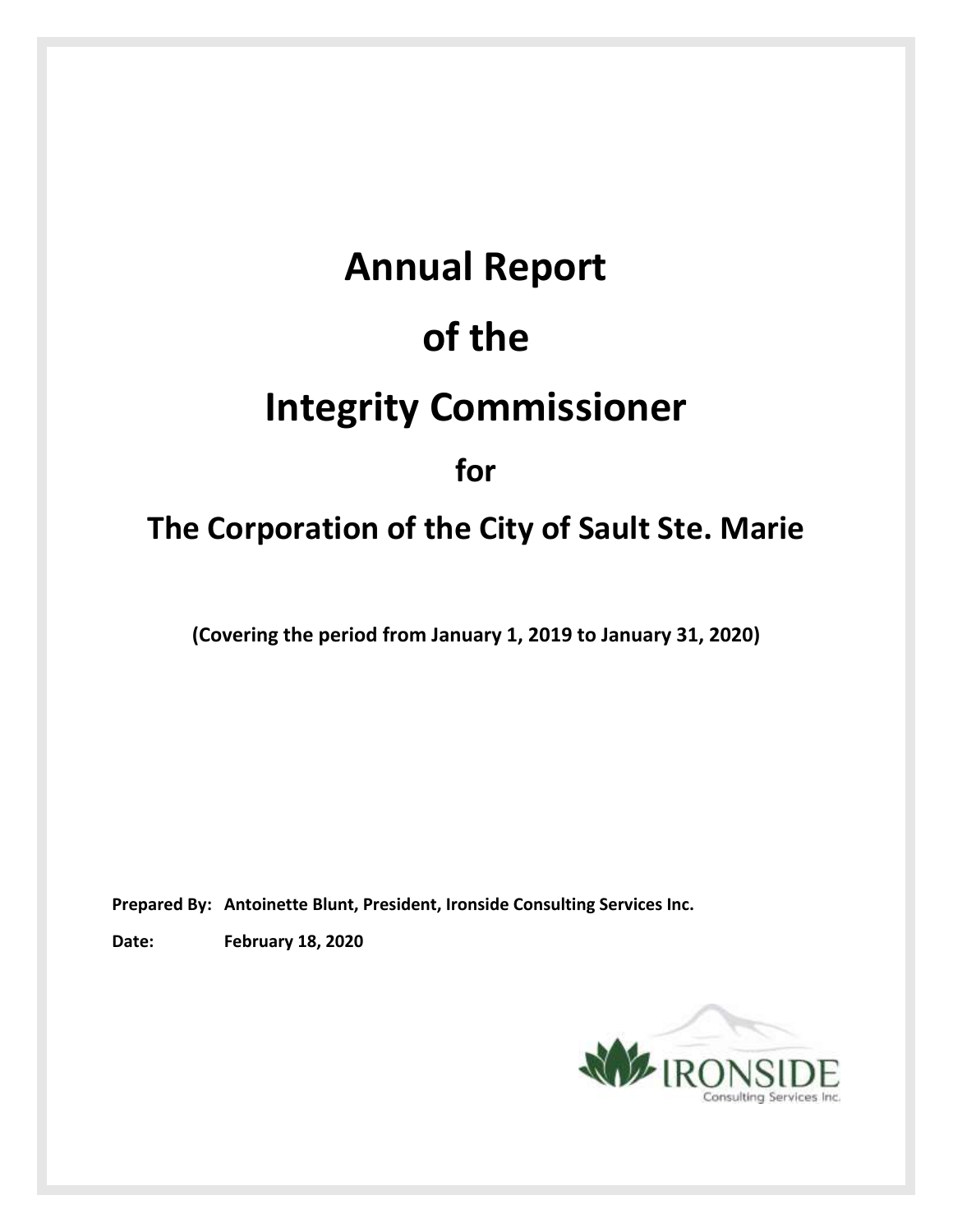### Table of Contents